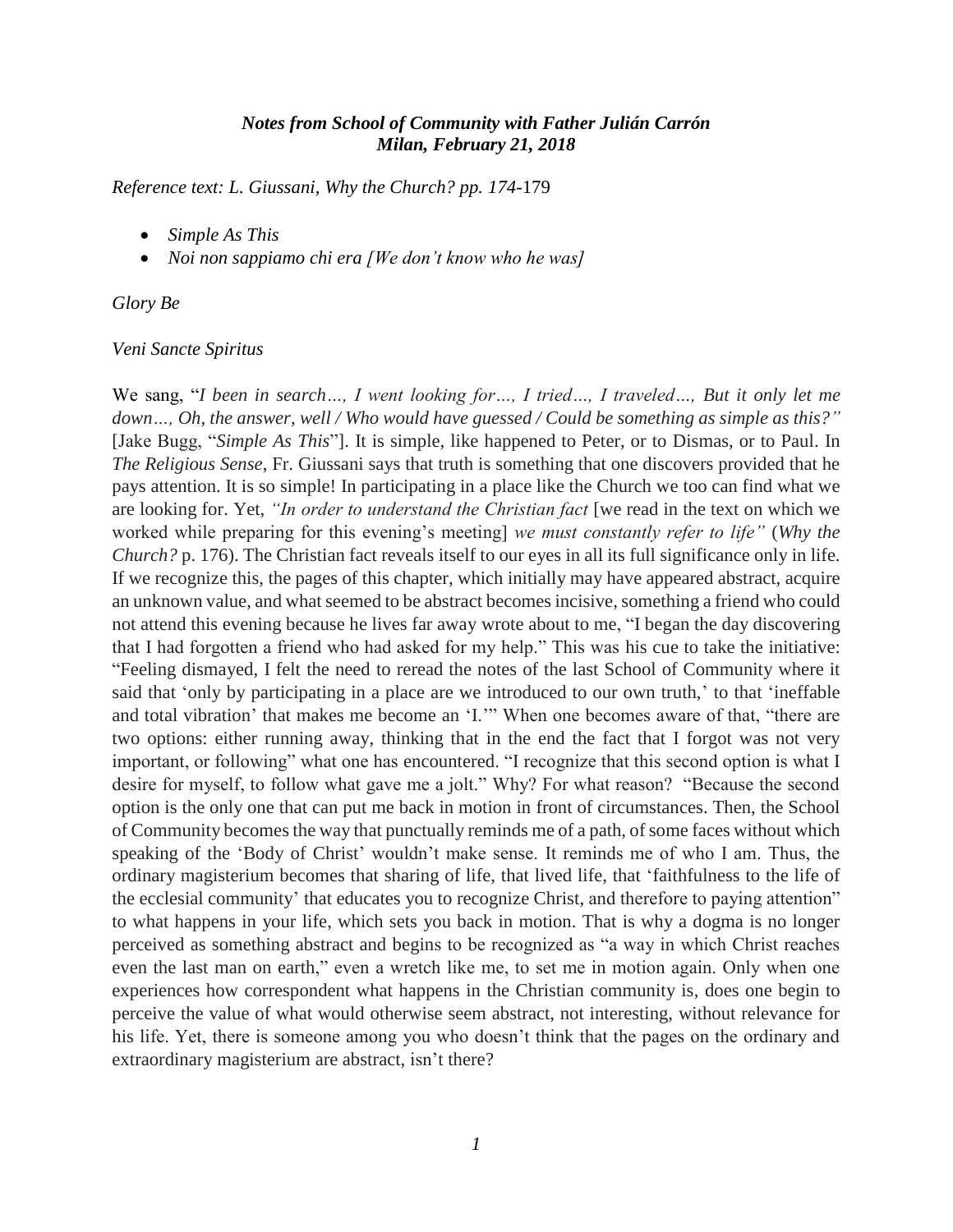*The interesting and dramatic question that arose in our School of Community this time concerns authority. While discussing with some friends it turned out that they found this chapter irritating, that it wasn't useful to their personal search for God. On the contrary, they felt that the Church as authority and hierarchy (bureaucracy, that is, the Vatican) is harmful and hinders the encounter with Christ. They perceived the pages on the magisterium as a monument to this Church as power, which has nothing to do with Christ and his Gospel. We decided to ask your help on this point.*

We begin with a big challenge! No joking around here, otherwise this conversation would no longer be interesting! Without questions like these why would having School of Community be interesting? Is what we are saying an obstacle, or is it helpful?

I begin to answer this wonderful question by reading the witness of a person who documents that the Christian community not only is not an obstacle to seeking God, but is rather what sets the seeking in motion and allows a person to follow a path of seeking, freely. "Dearest Julian, I am 58 years old and I have known the Movement since 1978. My best friends in high school were in the Movement. I used to spend hours with these friends, I referred to them for many aspects of my life, but I rejected the structure, the rules; I bragged about my independence. The priest of the Movement noticed me, and he always greeted me with a great smile, without any demands. I enjoyed this goodness, but I stayed on the sidelines, I didn't want any label or obligation. I lost track of those friends during my years at college, but later I found them again, and among them I met again a schoolmate from my high school who eventually became my husband. He belonged to the Movement, but I pretended that that was 'his story.' I didn't want to be part of it. The few times in those years (it was the Nineties) when I participated in School of Community I went home disappointed and embittered because I clashed with the claim many had of being superior to others and their being self-congratulatory, something I always found annoying. When I was a teenager I had met other groups and I never thought that the Movement was the best way for everyone. In the 28 years of my marriage I spent time with many of my husband's friends and I experienced concrete help for my life. They never looked at me with the claim of converting me. They offered me their friendship and I gladly opened my home for their meetings and went on vacation with them. I got involved little by little, but always with the initial instinct of defending myself from any label and any 'definition' that could somehow hinder my relationship with other friends and coworkers whom I never considered inferior, less worthy, than the people of the Movement. In recent years I maintained my conviction that the other, any other person, is a good, is a mystery, is a gift for my life. Yet, this openness to the other that I always thought was my strength, has now turned into a question to myself. What always prevented me from joining the Fraternity? Ultimately, it was the claim of being better than others, the pride and the illusion of feeling free and independent. Yet, in the concreteness of my life I look for these friends, I look for your texts, I listen to and I sing your songs, I participate in the gestures you propose, I read the books that are suggested and…I run away from a 'yes.' Yes, I am saying this. I too need a place that helps me grow, I too need to surrender to a good that I have encountered and let myself be guided, trusting in the hundredfold that is promised. I don't gain the hundredfold by shielding myself, fearing what others might ask of my life. I want to learn to entrust myself because Christ has had infinite patience with me. He must have laughed at all my 'touch-and-go.' I sent Him away but He knew how to win over my heart again. I am asking to enroll in the Fraternity. I am not clear about everything, but I no longer want to run away from the good I have received in this place, and to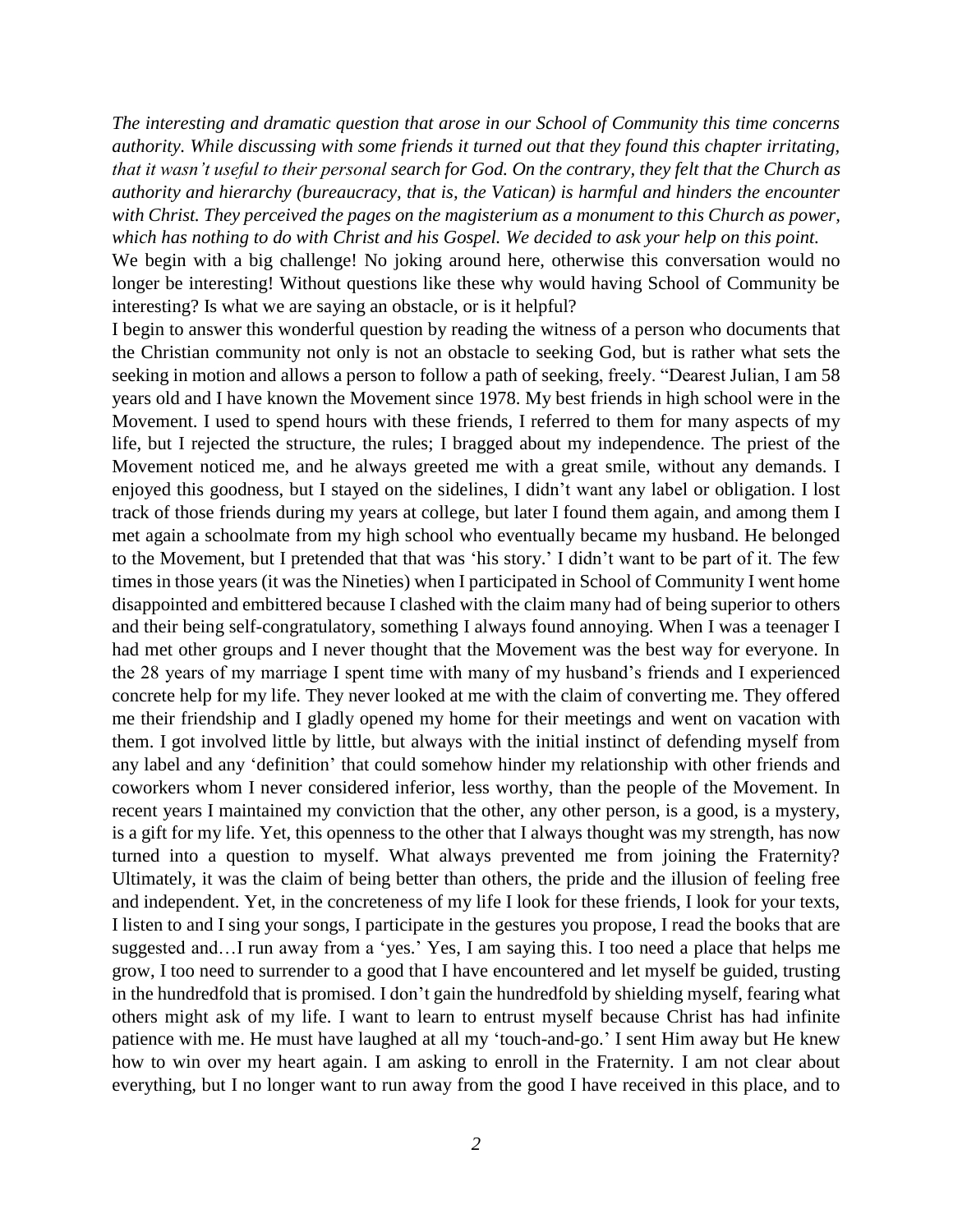remain attached to Christ I need faces and a place. I already have them close to me, what is missing is my 'yes,' my surrendering to what I have already seen."

We see how this person took all the space of freedom—without anyone forcing her to do something—to make a journey that little by little brought her to perceive as relevant to her life what she had refused before. This difficulty that makes dogma and authority be perceived as an obstacle was tackled by Fr. Giussani in the text of the School of Community. Those who perceive the dogma as something "dictatorial" that hinders the journey of reason and freedom, perhaps have not understood the method by which the Church arrives at proclaiming a dogma, which is *"the definitive formulation of a consciousness of the truth of which the Church is custodian"* (p. 176). Fr. Giussani gives an example that can help us understand how the Church arrives at the formulation of a dogma: *"This is analogous to the most common of life's experiences. When we were five or ten years old, we had a certain attitude to life that corresponded to circumstances particular to our own experience, reflecting our personalities, even at that age. Yet, as we grew older, some of our ideas were subjected to expressive changes, although they remained within the unitary expression of our personality. The same is true of the history of the Church"* (p. 176). In our experience we reach a certain clarity little by little, becoming aware of things that were not ours before. In the history of the Church the exact same process takes place. If one denies that it happens in the history of the Church, he should deny it in his own experience as well. That is why, sometimes, to help us understand what we find hard to accept in the life of the Church, we must refer to our experience of living. "*As time goes by and in the encounter with the circumstances and events provoking it, the Church […] becomes increasingly conscious of self*" (p. 176), that is, of something that she didn't understand before. This is not against reason or freedom, it isn't something dictatorial. In fact, when someone reaches this clarity little by little, he desires even more to find something that helps him live. Thus, since the Church is a life, only by participating in that life, like this person did, can she attain a clarity about what she proclaims.

This introduces us to an even more radical question, that is, the objection raised by Nietzsche that all the believing, the accepting what the Church proposes to us, is opposed to seeking. This matter is tackled in the Encyclical *Lumen fidei* written jointly by Benedict XVI and Pope Francis*, "In speaking of the light of faith, we can almost hear the objections of many of our contemporaries. In modernity, that light might have been considered sufficient for societies of old but was felt to be of no use for new times, for a humanity come of age, proud of its rationality and anxious to explore the future in novel ways. Faith thus appeared to some as an illusory light, preventing [this is the* point!] *mankind from boldly setting out in quest of knowledge* [this was the slogan of the Enlightenment: *Sapere aude,* have the courage, the audacity of knowing]*. The young Nietzsche encouraged his sister Elisabeth to take risks, to tread 'new paths… with all the uncertainty of one who must find his own way,' adding that 'this is where humanity's paths part: if you want peace of soul and happiness, then believe, but if you want to be a follower of truth, then seek.'* [Search*.* This is the phrase the Pope comments on, as follows:] *Belief would be incompatible with seeking. From this starting point Nietzsche was to develop his critique of Christianity for diminishing the full meaning of human existence and stripping life of novelty and adventure. Faith would thus be the illusion of light, an illusion which blocks the path of a liberated humanity to its future. In the process, faith came to be associated with darkness. There were those who tried to save faith by making room for it alongside the light of reason. Such room would open up wherever the light of reason could not penetrate, wherever certainty was no longer possible. Faith was thus understood either as a leap in the dark, to be taken in the absence of light, driven by blind emotion,*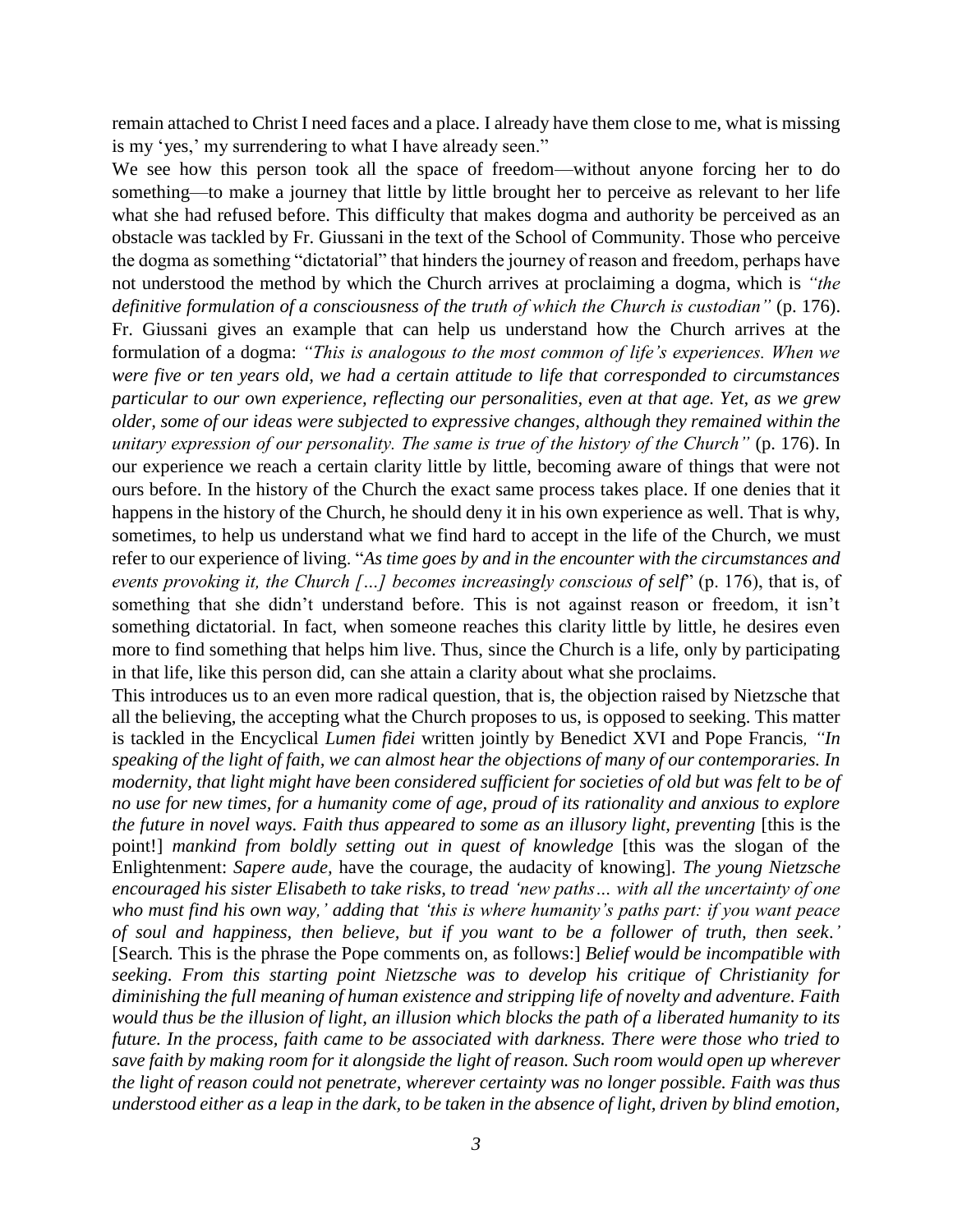*or as a subjective light, capable perhaps of warming the heart and bringing* [some] *personal consolation, but not something which could be proposed to others as an objective and shared light which points the way. Slowly but surely, however, it would become evident that the light of autonomous reason is not enough to illumine the future; ultimately the future remains shadowy and fraught with fear of the unknown. As a result,* [paradoxically] *humanity renounced the search* [the opposite happened: it wasn't faith that hindered seeking, but rather lack of faith blocked it] *for a great light, Truth itself, in order to be content with smaller lights which illumine the fleeting moment yet prove incapable of showing the way. Yet in the absence of light everything becomes confused; it is impossible to tell good from evil, or the road to our destination from other roads which take us in endless circles, going nowhere"* (Encyclical Letter *Lumen fidei*, no. 2-3). In fact, only someone who has found something, like Saint Paul, can say, *"Forgetting what lies behind but straining forward to what lies ahead, I continue my pursuit toward the goal"* (Phil 3: 13-14). He can state that precisely because of what he has encountered. Now we must verify, in facing the circumstances that we must deal with, whether our participating in this place that is the Church, in the work of School of Community, made us go forward or blocked us.

*As I re-read the School of Community I realized that I made a small step forward in awareness. It is true that in the Church (I don't know whether this is correct, but I would say also in the Movement) not everything is a dogma, but it is interesting to live everything in light of the Church's pedagogical function, of her task of educating, so that the proclamation of a dogma always has as its goal the mission that she must fulfill "within the great pedagogical task of educating man to Christ."—During these days that are very intense and full of provocations on many fronts, I began asking myself whether in a text that speaks of ordinary and extraordinary magisterium one could find some suggestions for living. Yet, I still had the preconception that in the end they would be rather abstract suggestions and that the criteria for looking at and observing what I must live would have to come from another source! For example, what does all this have to do with the mysterious fact that last Friday a 15-year-old student of mine, after being ill for two years, fulfilled his life in a way that we all hoped would be different? Or, what does the ordinary and extraordinary magisterium have to do with the provocation of the elections? Until I was struck by one or two things that you highlighted. The first is what you said at the Diakonia of Lombardy when you told us that our belonging to the Church, this being immersed in this "ordinary magisterium," gives life to everything we see—and that I am seeing as well: initiatives of dialogue, moments of work to see what is at stake, friends who don't avoid answering many questions aimed at understanding what the common good truly is. The positive outcome that we see, you were saying, is the growth of our own and of others' "I", that is, the birth of a new creature. The second thing you highlighted is what you said when they interviewed you after your audience with Pope Francis. When asked what in your opinion is the newness of Pope Francis's magisterium, you answered that the greatest contribution is "to make us aware of this change of epoch that challenges all of us […] and to see the concrete ways in which today the Church faces the world and the challenges that affect us"* (L'incontro oggi tra Francesco e Don Carrón, president of CL *["Today's Encounter Between Francis and Fr. Carrón, President of CL"], interview by A. Masotti, vaticannews.va, February 2nd 2018*)*. In the blink of an eye, your remarks brought me back to the work of School of Community. I noticed this common denominator: what eliminates any abstraction is this experience of Church that you described, as we can read in the text, "*The Church […] is a life, and it is so easy to miss this point. It is the life of One […] that develops through time within the living organic nature of His People. […] [It] is a life which becomes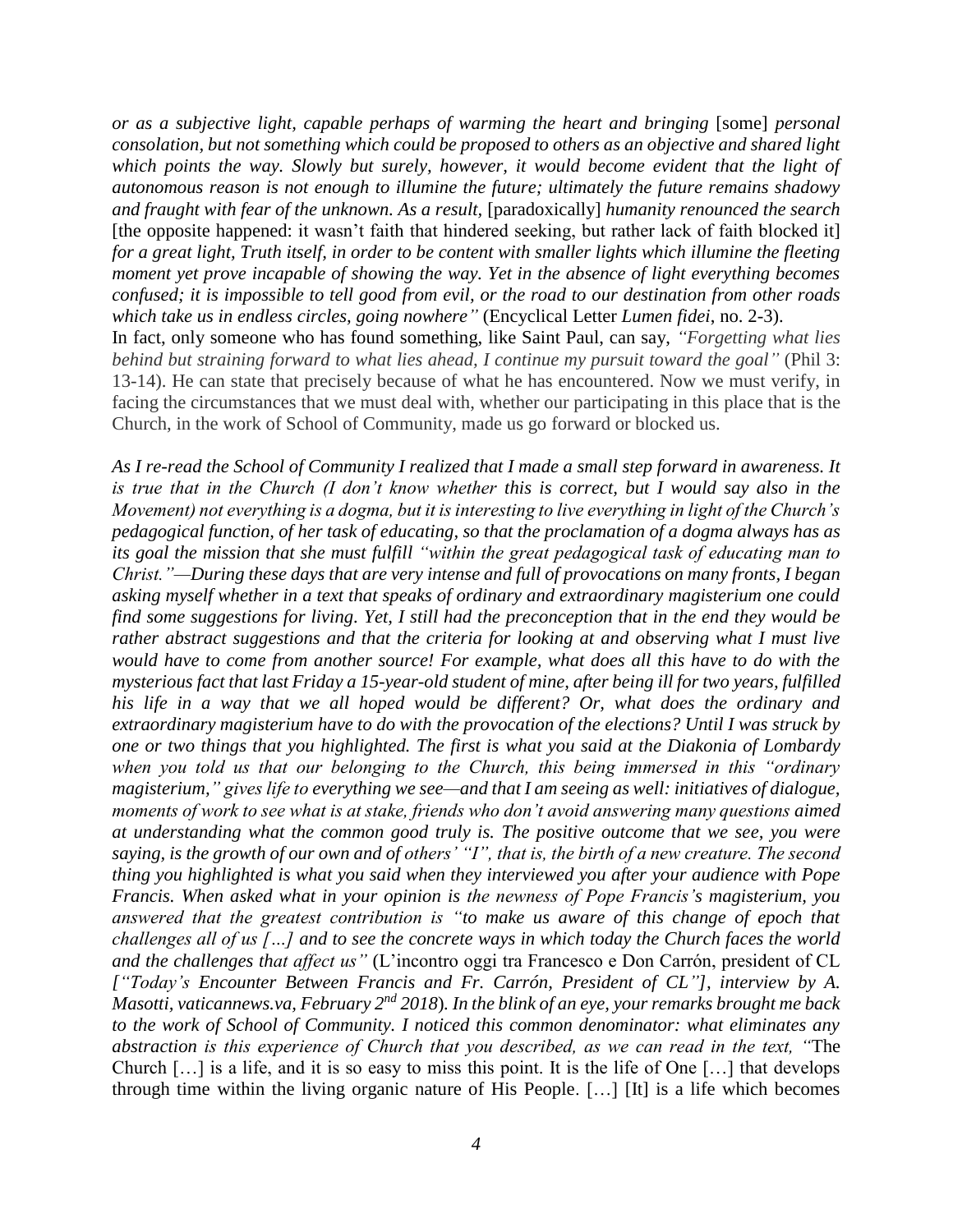increasingly conscious of self as time goes by*" (p. 177). Your words immediately put me back in front of what my eyes have seen in the past few weeks, without, however, realizing it. With regards to the death of my student, I couldn't separate that fact from having seen his mother, a mother who was facing the death of her son, reassuring the doctor. He—an atheist—told her that from a human point of view he envied her having seen her live such a trial that for him, as a doctor, was only a defeat. She answered him, "For us this death is not a defeat. My son is in Paradise and we are like this because of the history to which we belong." As if to say: we are the fruit of a life educated in the Church. The second aspect I intuited as a fruit of this pedagogical task is that saying, "Now we can be definitively sure about that!" (like when a dogma is proclaimed) in this circumstance of the elections doesn't arise from the fact that everything adds up, or because we are sure of a strategy, but from being immersed in the Church, as you reminded us, "*As time goes by and in the encounter with circumstances and events provoking it, the Church […] becomes increasingly conscious of self […] certain in its adherence to authority*" (p. 176). This is something we can be definitively sure about. I am grateful, because I look at your authority with obedience and I look at all our friends who let themselves be challenged by it every day as the extraordinary way to discover the truth of myself in what is ordinary.*

As we can see, each person verifies in reality, in front of the challenges of life, not in his own thoughts. In front of a student who passes away so young, in front of the challenge of the elections, one sees whether belonging to the Christian community spares him or spurs him to seek, to understand. A person who has nothing to see is blocked in front of the darkness of death. Instead, one who belongs to a place that opens wide the horizon of reason doesn't take comfort in a sentimental way of living but begins to grasp the full significance of what he is being told. For example, he realizes that the dogma of the Assumption challenges his reason, because it is saying: life's value is not in being successful, it isn't about our ideas. The value of life consists in the fact that it is destined to that victory that has already happened in Our Lady. That is why we can look at our student, at our friend, with the same gaze with which his mother looks at him. We don't leave reason in the closet! We can even look at death with this awareness, and then everything becomes a provocation that sets our seeking in motion. Now we see it also with respect to the provocation of the elections. The starting point for understanding the significance of what we live is the total disillusionment people have in these elections. Does the disillusionment that we too may experience depend perhaps on the fact that we belong to the Church?

### *Lately things have been amazing!*

"Lately things have been amazing!"

*If I hadn't already been taken aback by your proposal of verifying faith in our charitable gestures, now I have been blown away. How can we verify our faith by how we act in front of the elections?* This is anything but living in the abstract world of our ideas, like some think!

*I never took the work on the elections as seriously as I have this year. I began to study all the texts that had been suggested to go deeper, to know more.*

So, did faith push you to study to know more, or did it make you think that you already knew? We must verify in our experience the objections that arise in us: faith didn't block you at the "I already know," but rather set in motion your reason, your desire to know.

*It was an exceptional opportunity. Who would have ever expected it?*

Perfect! "Who would have ever expected it?"

*The most beautiful thing ever has been to see many people around me putting themselves to work, serious work, starting from their experience, some from their relationship with their children, some*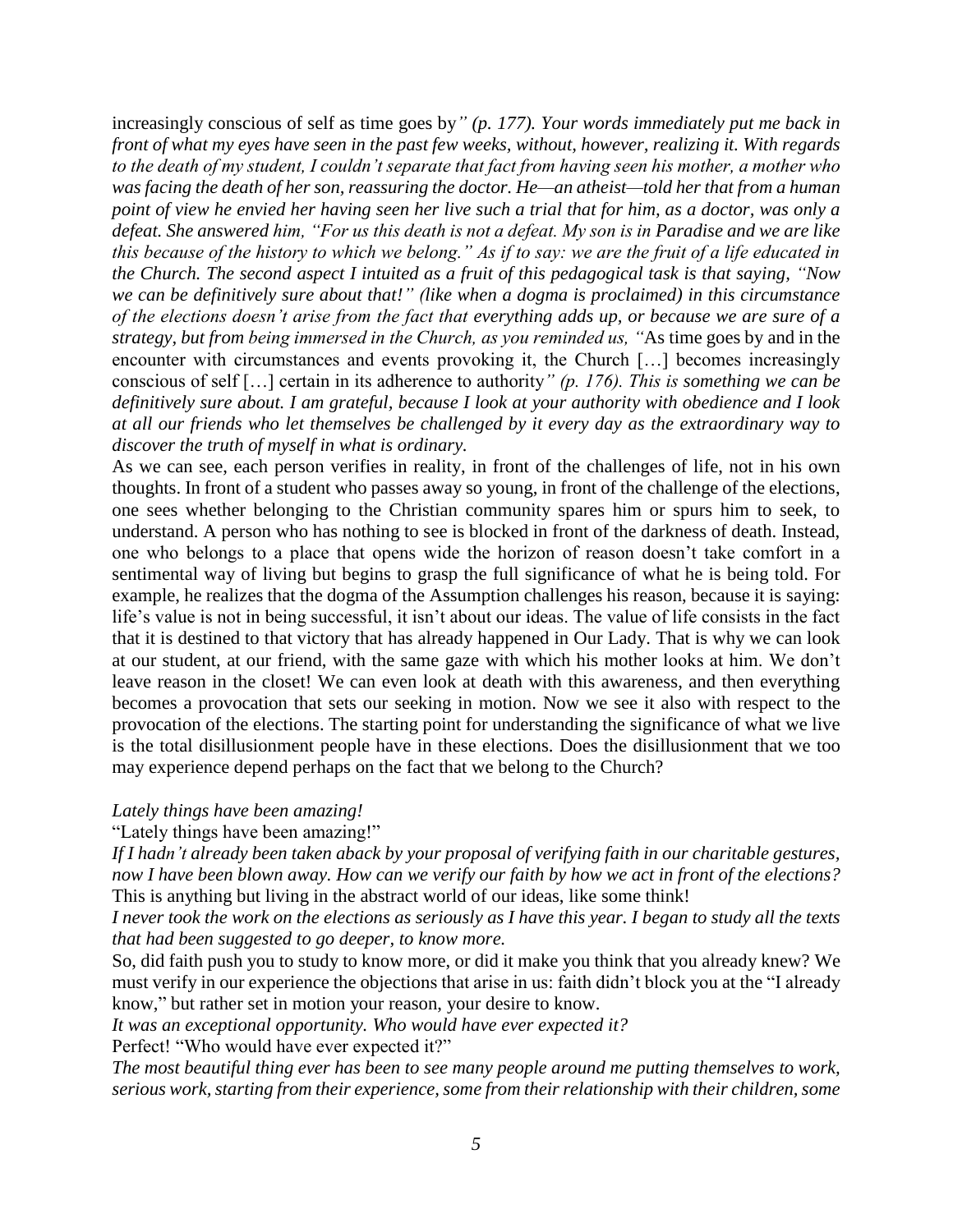*from the demands of their job, in a constant comparison. In short, your proposal generated turmoil about this topic of the elections that many of us, myself first, have always wished with their whole heart to come and go as quickly as possible, while we impatiently wait for some friend to take a stand so that we can have the opportunity to jump on the bandwagon. The personal initiative that this proposal has aroused shows the amazing process of a new "I" being generated, an "I" that desires to be a protagonist now. All this turmoil generated from within the work of School of Community the desire of getting together with others to discuss the elections, not as the "usual" initiative proposed by the current leader of the community, but truly as a personal need to verify our own journey, to become aware of how we are on a journey within this place—one that follows history and our own personal history—that is called "Church." I am moved and grateful for this totally unexpected step.*

Do you see? In relation to the elections we can verify whether someone who has encountered something that helps him live continues to search or has stopped searching and then, as happens to many, disillusionment wins. It is exactly in front of this disillusionment that we must verify our faith. As Cardinal Bassetti reminded us, "As Bishops, we join first of all the Head of State's appeal to overcome any cause of disillusionment and disaffection [the Church is inviting us not to succumb to this first reaction, as often happens] and go to the polls with a sense of responsibility towards the national community." As a social and historic reality, the Church invites us to try to "reach"—says again Cardinal Bassetti—"a real cooperation in the service of the common good." (*Inaugural Address at the Permanent Council of CEI*, January 22, 2018). The first contribution the Church offers to us, who—like our friend said—may desire with our whole heart that the elections come and go as quickly as possible, is that of setting us in motion again. Without a place that educates us to move, without making a journey, one can content himself with what he has and then disillusionment prevails.

*While I was reading the School of Community something happened to me. I shall start by saying that in the past weeks I changed jobs and the interaction with my new coworkers has been difficult. I don't particularly like how they work and that has made me build a big wall against them. In the past few days I noticed that I go to work thinking that after x hours I will finish my shift, and I realized that this attitude made me feel well and at peace. When I became aware of this dynamic, I intuited that something was wrong, because in my history living like that was never enough for me. Yet, I was stuck at this point.*

Do you see how we begin to realize what is happening by starting from what we live daily? Why are you not content to live like that? Because, you say, "in my history living like that was never enough for me." Anything but stopping your search—your history is exactly what prevents you from not searching anymore!

*Then two things happened. Due to something that occurred to me, my usual shortcomings came to the surface and the question arose again: am I fine the way I am? The second thing was a conversation with a friend who asked me what I was discovering in my relationship with my boyfriend. These two questions backed me up against the wall, because they found me empty. Not automatically, but after a few hours I decided to read the School of Community and I realized what had happened. Those two annoying questions had restored to me the poverty that was mentioned in the last School of Community. They made me once again look at my desire and admit that there was a disproportion, namely that I was missing something, so much so that I picked up again the text of School of Community. I was very struck by what happened afterwards. I had to see a friend, but I had no intention of being my truest self, nor of asking her what she was discovering, yet, after*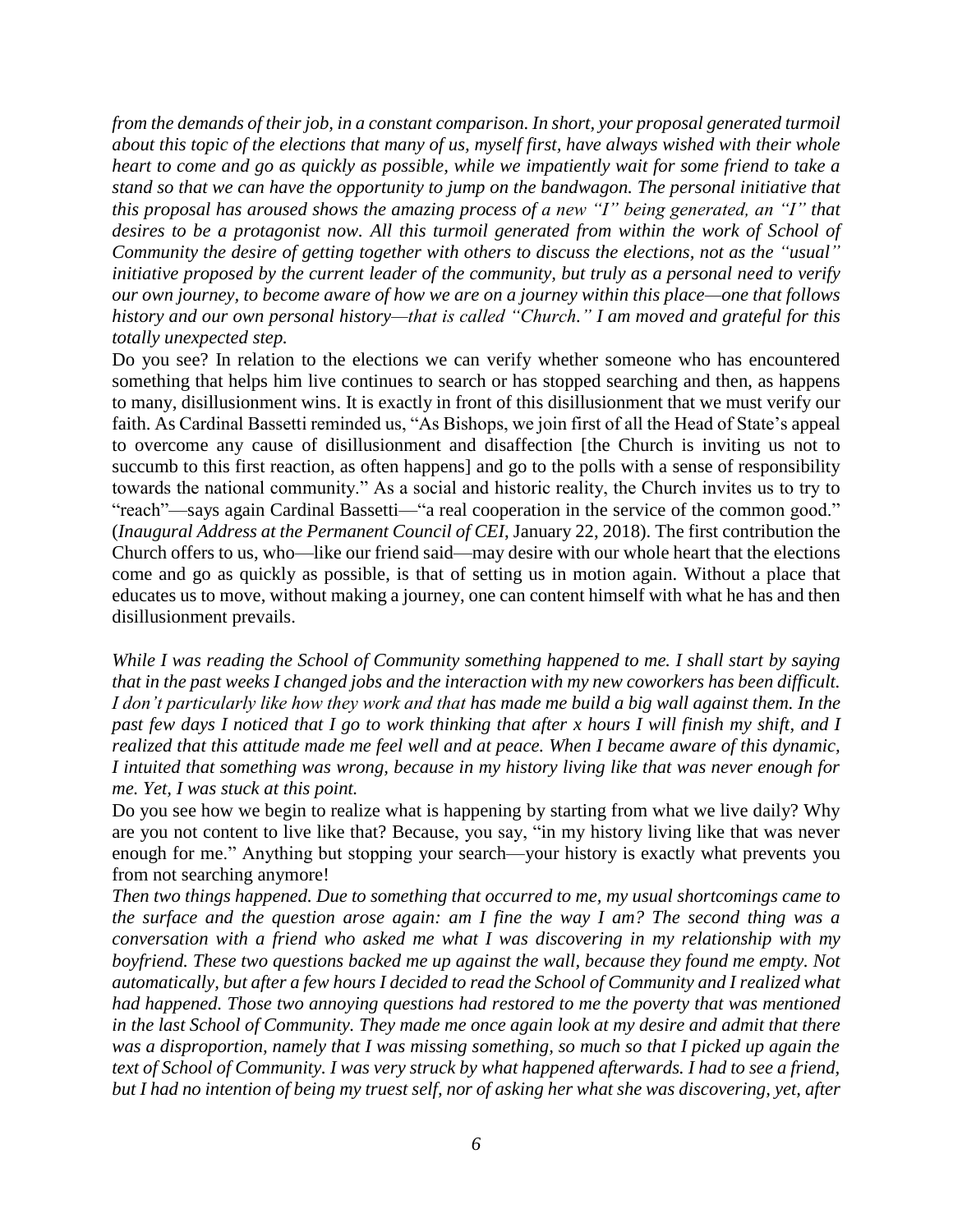*what had happened to me I went to see her with greater poverty, with all my need to meet her and to know how she was deepening her knowledge of Jesus.*

Only a place like the Christian community can constantly reawaken one's will to begin to move, to take seriously and be open to the questions by which life provokes us. Anything but a place in which everything one lives is flattened, without questions and the desire to search! This is a place that arouses the questions. What other questions have we recognized during this period?

*A question that continues to resurface and is setting me in motion concerns the point about the "common good" that Pope Francis mentioned in Cesena: how does the common good relate to my being in school, to my family, to grocery shopping, or to having the flu? Initially those two words resonated with me, but in time they seemed to me more and more abstract. I recognized a greater familiarity with the word "subsidiarity," whose signs I recognize more easily in my experience and which for me identifies better the dynamics of charity. The term "common good" remains ambiguous. Deep down, what I desire for myself is the human experience of Jesus the way in which it is repeated to me in the words of the Mass: "Freely offering Himself." That's it. That is the position I would like to have. Nothing less than that. This impetus of charity that arises in my heart is not mine, it makes me move toward those whom I encounter, and the impulse of good that I feel is first of all for the person in front of me. I cannot understand the common good as a universal value able to generate a dynamic of charity. I think that it conceals some risks. Please help me understand, so that I can live the step that you are asking us to make.*

What is this impetus of charity that makes you move toward the other, this impulse of good that you feel, if not the common good? You move for a good that you share with the other. You find within yourself an impetus toward the other and in this experience, you discover how your impetus becomes a good also for the other. Thus, the term "common good" begins to stop being abstract and becomes something concrete, for you and for the other.

*With regard to this, when I—who teach Humanities in a classical high school—read the fliers of CL and of the Company of Works [CdO] on the elections, every statement they contained seemed far removed from my experience, because I am not involved in any political activity; actually, I feel rather removed from it. Yet, a question kept resonating within me: How can I not stay on the sidelines? How can I deal with a reality as important as the elections? The fact that the Movement didn't give any indication on how to vote forced me to pay attention to what was happening around me. Thus, it happened that a young man from our town came to our small Fraternity group to tell us about his experience. He is involved in the Neighborhood Council and lives politics as something of primary importance, not secondary. He told us how he always had the well-being of people at heart, starting from the needs he saw, so much so that he shoveled snow when it was necessary, or walked through the streets of his neighborhood to prepare a report on the state of the streetlights that weren't working. Although the party removed his signature from the report and replaced it with its stamp, he was still happy, because the streetlights were repaired, and the peoples' need was answered. Furthermore, he told us how, at a diocesan meeting where they had a panel on politics, he met people from different parties who nevertheless looked at politics in the same way he did, that is, as a service. So, when the meeting ended he sought out one of those people and then others, so much so that now, beginning with them, a group was born of people involved in politics who meet monthly so that they don't have to work alone. In listening to these stories, I told myself that this way of facing things is the same that I live as a teacher in my school. I meet periodically with other teachers for dinner and we discuss the needs that we see in our*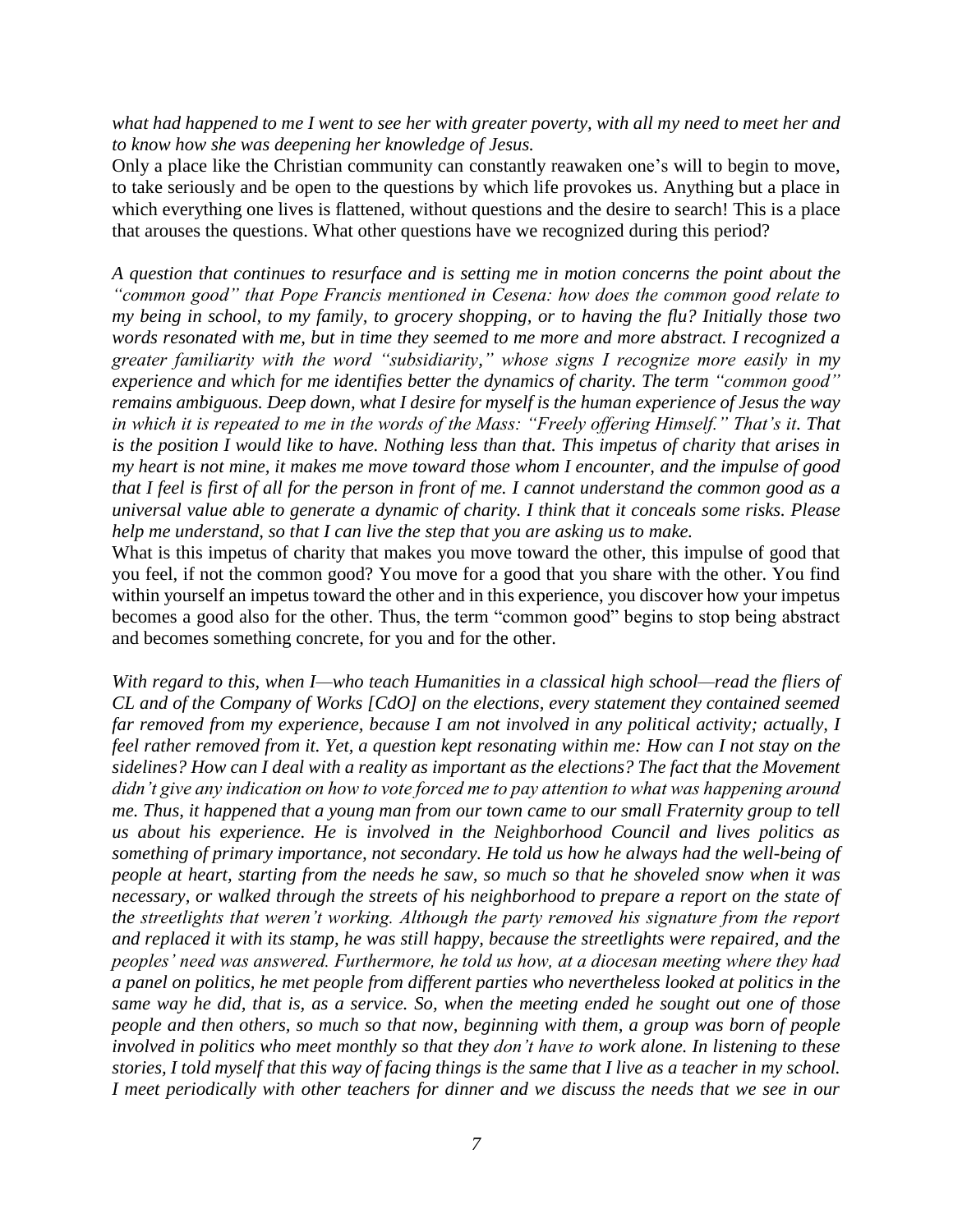*school, our relationship with the kids, with our colleagues, and with the principal; we tell each other about what happens to us so that we can compare our views starting from common interests and common needs. When we started we were only a few, but now our numbers have grown progressively, because my need is truly everyone's need. This is my way of acting "politically" in the original sense of the word—where I live and work.*

Indeed! It is your way of being interested in the *polis*. We are the ones who reduced this interest to participating in the elections.

*This also gave me clarity on how to vote, because I want to support those young people who deal with life starting from the same premises and same need that moves me. Thank you for the personal work you have brought me to do, which will remain with me even after voting and have given me an ever-growing awareness of my presence in reality.*

This is the outcome of the work that we have invited each other to do: in front of something that initially felt distant from your experience, you felt a repercussion and you were unable to remain on the sidelines, like the Pope said. Everything you recounted is born from belonging to a place that sets you in motion in your school, in front of the needs of your students, in the same way it moved that friend of yours involved in politics to look for others who shared the same interest in politics as service. This is not closing oneself up in an individualistic stance. There are some "I's" that from the start begin to generate places and groups where this being in motion continues to happen and starting from a few they begin to become many. What does this belonging to the Christian community awaken in the subject?

*Starting from the Pope's appeal to work all together for the common good of our country, I felt the urgent need to tell everyone about the newness in my way of looking at things…*

Look! Don't miss this point: "I felt the urgent need": each person has been moved by something, no one has remained blocked.

*…that my experience of faith has given to me in recent years. Moved by this need, I couldn't hold back, and I wrote a letter to a daily newspaper. I am reading some passages: "For quite sometime now, there has been a growing belief that the only tool we citizens have to truly contribute to building up the common good is to delegate to the politicians we elect…*

Politics is reduced to delegating to others.

*…as if at this level the other expressions of our person like our work, family, free time, etc., were practically totally ineffective and irrelevant facts. However, this is a totally partial judgment. We don't really think that our only contribution to the common good as citizens ends with marking an X on a ballot every five years, do we? With this, I obviously don't want to say that for me the moment in which I cast my vote is not important, but that it represents only a small part of the much wider contribution I can give as a man to the good of my country. In fact, I think that as my contribution to the history of the people to which I belong, much more important and decisive are the intensity and passion for the ideal with which I try to live moment by moment my work, my friendships, my social commitments, my free time, my family, and everything God gives me to live with all the other human beings who are my brothers and sisters." To write this letter, I didn't have to make any effort. I simply followed the desires that arose in my heart in front of the upcoming deadline of the elections, thanks to the experience of faith that I have the grace to participate in.*

As we can see, these contributions, one after the other, show that having found what one was seeking doesn't stop the searching, but rather continues to set it in motion. This is very clear. The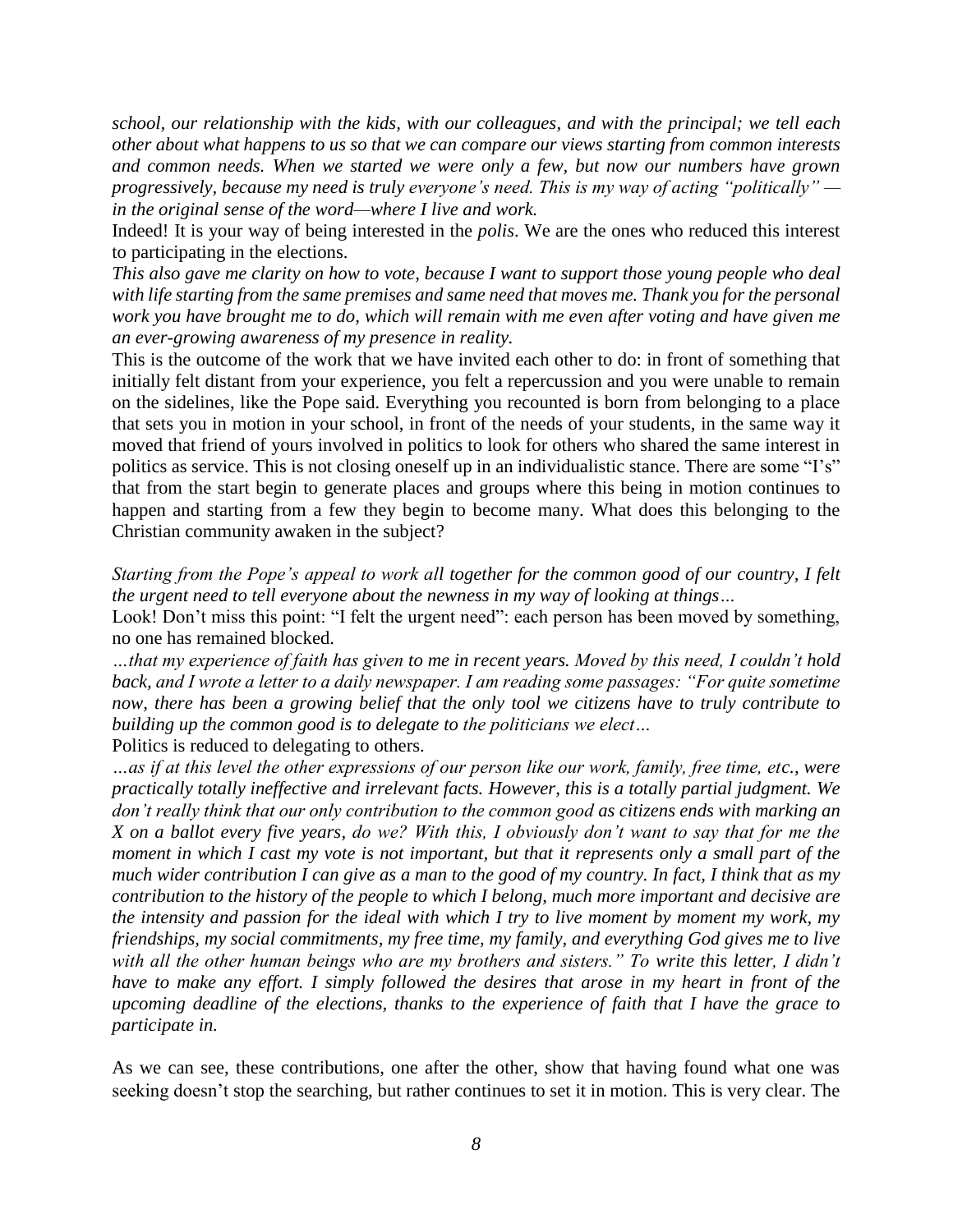experience of faith not only doesn't stop our searching, but it exalts it. This is the first contribution that the Church gives to our life: it offers us the possibility of belonging to a place that constantly arouses our interest, the interest of each one of us for things that we previously thought were abstract with respect to the good of all.

# *Last Thursday I went to a meeting with a politician and for the first time in my life some questions arose in me about politics and not only…*

"Some questions arose in me": everything wasn't clear to her from the beginning.

*…and I ask you some of these questions. In a historical moment like ours, when everything seems so fragmented, what does Christian unity consist of? Where do I see it also in political choices? What does it mean to you to be our father? What is the criterion with which I recognize who is a true guide for me? After the Thursday meeting I decided to ask a young man I respect, and who knows more than I do, what he thought about it and also about the questions that had arisen in me. I saw that he was more interested in attacking the politician—by the way, I didn't agree with everything he had said either—in defending a position, and especially I saw that he was biased toward me because I had gone to the meeting without having read the texts, among them that of the Pope, that had been suggested to us. After this conversation I wasn't at peace, because I was struck by the fact that, even if I agreed with most of what he said, I didn't feel looked at as a whole and I felt judged only on the basis of the "scandal" of not having done "what I had to do" to be a good Christian, a diligent CL follower. Right after my meeting with this young man, I met another friend to whom I recounted what he had said to me (without mentioning the reaction it had provoked in me). He simply said, "How beautiful that these questions came up in you, because it isn't something one can take for granted!" I was very struck because instead of focusing on the lack of consistency of my actions, on my being unfaithful to my own questions, this friend looked at me with an awareness of the true need to know that I had, that made me ask. Therefore, the first thing I did when I went back to the library was to read the texts that we had been asked to read, no longer as a moral duty, but as a possibility for me to discover something more that could address my questions. I realize that even among us we can look at each other in a reduced way, wanting to convince each other, or instead we can look at each other starting from the true questions we have—sometimes betrayed even by ourselves, sometimes hidden—and support each other in pursuing them. This latter seems to me the only interesting approach one can have generally and in conversations about politics. How can I engage with someone who doesn't vote for the candidate I vote for, if not for the questions that we all have and about which we can have a true dialogue? Finally, I was involved in another conversation on politics in which many claimed it was necessary to express publicly for whom we should vote, for many reasons that I am not going to repeat here. As I was listening, I who am a wretch and ignorant in political matters to boot, felt the effects within me of something jarring. If I look at the present time and at the journey I took—not alone—to try to understand, and even just at the questions that arose in me about the elections (but also about myself, about how I stand in the world, about how I am with my friends and how I look at them), honestly my greatest desire cannot be that someone imposes from above whom I should vote for. This is not because I am the greatest political expert, not because we don't have to honestly challenge ourselves, not because each person should mind his own business and there isn't a single truth to which we all aspire, but because if this truth doesn't become mine, I cannot live it concretely. A truth that is not mine would be like a stranger in my own home. Without*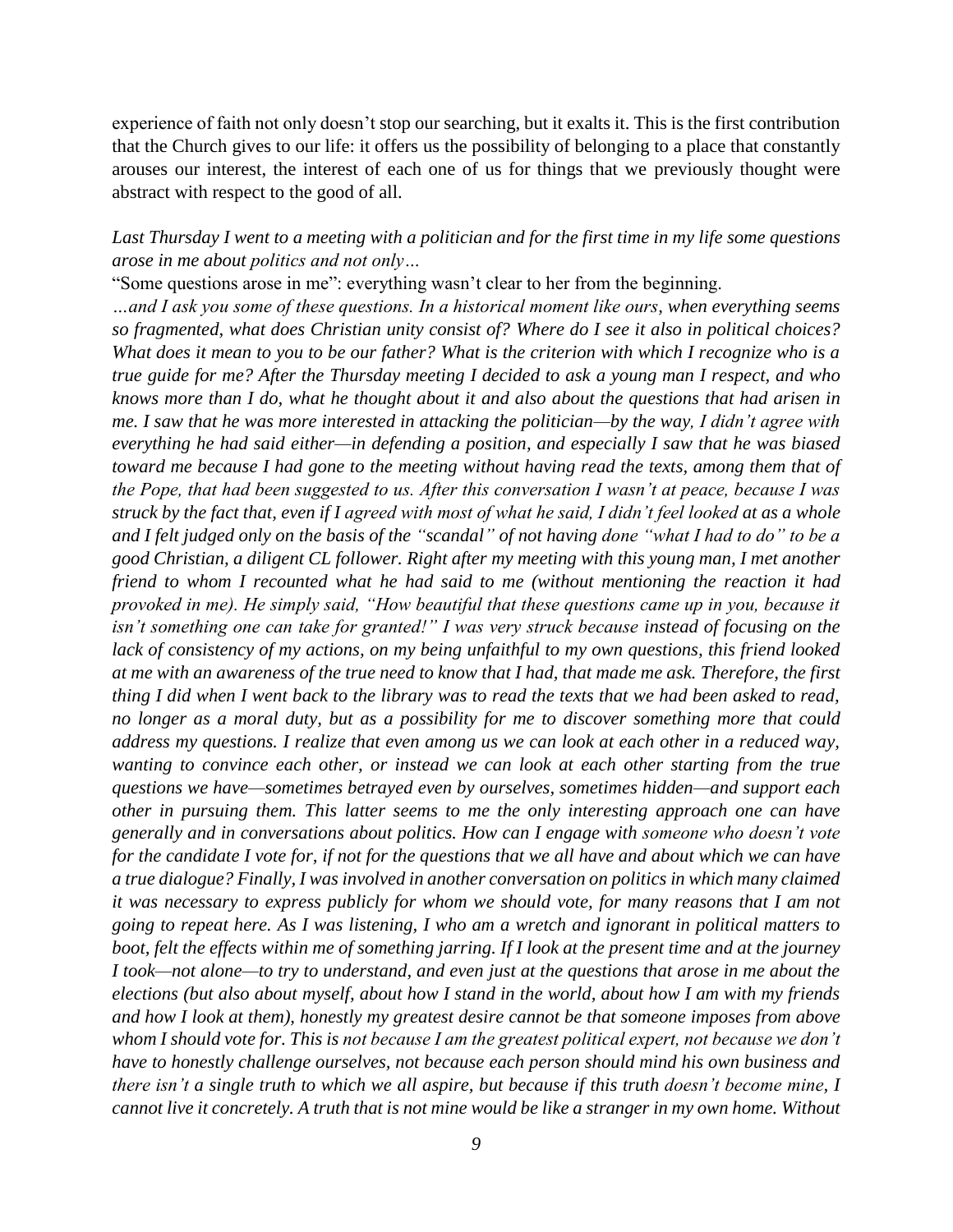*being urged to move personally, I wouldn't have discovered these things about myself. I wish to make this journey on which you and the Pope invite us, because I want to discover ever more who I am.*

"If this truth doesn't become mine, I cannot live it concretely." After all these contributions, during this period each of us, depending on how he got involved more or less, on how he answered the provocations, the suggestions we have given to ourselves, is making a verification of faith. What is the point of participating in a place like this? What makes it reasonable to be here at this hour of the evening? Only if this is the place in which, because of the fact that we are here, each of us doesn't stop searching, but instead is constantly reawakened to take seriously his own questions, to desire to make a journey that causes us to become ever more protagonists. This is what the truth of the dogma documents, that is, the self-awareness that the Church has acquired with time. This work doesn't end here. This evening we had an additional confirmation with regard to a totally concrete question—the elections— but also about life in school, about the circumstances of life and the concerns we have, about the human relevance of faith, about how faith is relevant to life's needs and how faith allows us to make a journey that is truly human. Now each of us has a clearer reason for adhering or for deciding to do as he pleases, but we cannot continue to say that the pages of the School of Community that we are studying are abstract, that they have nothing to do with our lives. In fact, we were able to discover how these pages that initially seemed abstract are instead relevant to life. This speaks to the newness that we happened to encounter.

The next School of Community will be held on Wednesday, March 21 at 9:00 pm for those who want to continue the journey. We will continue our work on the text *Why the Church?* We will go over the part titled "The Self-Communication of a Divine Reality" including the section on the sacraments, pp. 179-189.

The Easter Poster describes the reason that moves everything in us.

I am reading Fr. Giussani's phrase that we chose to accompany Burnand's painting depicting the two disciples running to the tomb on the morning of the Resurrection. "*Ever since the day Peter and John ran to the empty tomb and saw Him risen and alive in their midst, everything can change. From then on, and forever, a person can change, can live, can live anew. The presence of Jesus of Nazareth is like the sap that, from within—mysteriously but certainly—refreshes our dryness and makes the impossible possible. What for us is impossible is not impossible for God. So that the slightest hint of a new humanity, to someone who looks with a sincere eye and heart, becomes visible through the company of those who recognize that He is present: God-with-us. The slightest hint of a new humanity, like dry and bitter nature becoming fresh and green once more."*

The Book of the Month for March is *A Song for Nagasaki: The Story of Takashi Nagai, Scientist, Convert and Survivor of the Atomic Bomb,* by Paul Glynn. It is very interesting to read how the protagonist of the book, a Japanese doctor, encountered faith, and to see how—in the moment of destruction and bewilderment after the atomic bomb was dropped on Nagasaki—his being a Christian represented a point of reconstruction and a new beginning for Japan.

We thought of this book after seeing the picture taken by an American photographer after the atomic bombing of Nagasaki that the Pope asked to be printed and distributed: a child waits his